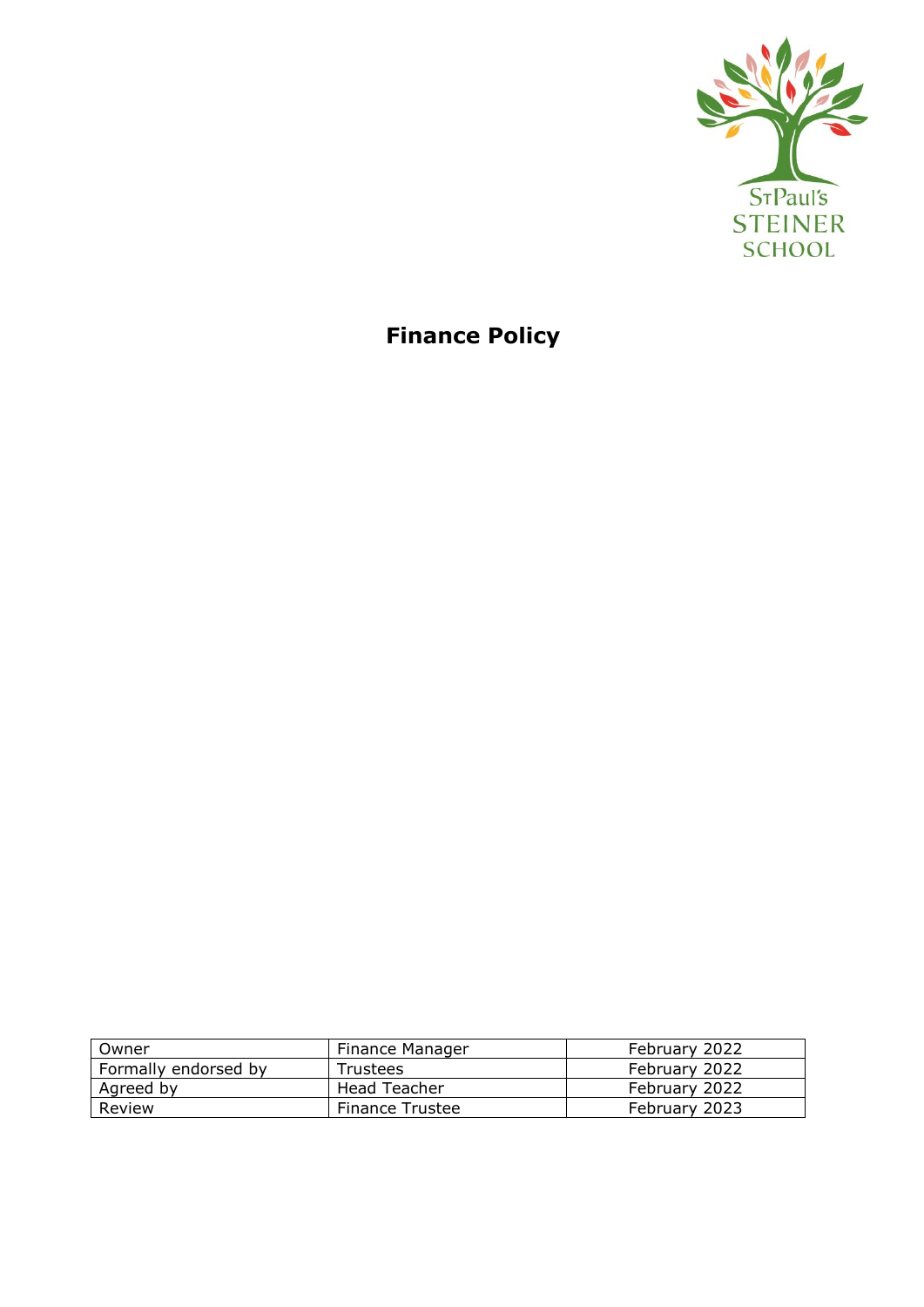## **Finance Policy**

The school is funded solely by the financial contribution made by the parents. We are a registered charity and operate on a not-for-profit basis.

We aim to make a balance between keeping fees affordable to most parents and paying sufficiently attractive salaries to attract quality staff and covering other running costs.

### **School fees**

Fees are charged per school year (or part of year for children starting mid-year). Fees vary according to the class your child attends.

School fees and any additional charges or discounts are set by the Trustees annually, by Easter of the preceding school year. Fees are published on the school's website. Families at the school are also informed via email or post of any changes in the fee structure. Families are invoiced annually and may choose whether to pay annually, termly or monthly over 10 months (from September to June).

School fees cover the basic cost of education. Additional charges will be made for other items including sports fees, trips and outings, musical instruments, lunch clubs (Orchard Group) & pencil rolls. Where possible we will include these charges in the annual invoice.

## **Payment Options**

## **Annual fees due by**

1<sup>st</sup> September

# **Termly fees due by**

1<sup>st</sup> September

1<sup>st</sup> January

1<sup>st</sup> April

# **10 Months fees due by**

1<sup>st</sup> September, 1<sup>st</sup> October, 1<sup>st</sup> November, 1<sup>st</sup> December, 1<sup>st</sup> January, 1<sup>st</sup> February, 1<sup>st</sup> March, 1<sup>st</sup> April, 1<sup>st</sup> May, 1<sup>st</sup> June

School fees are due in advance and must be paid by standing order. The schedule above shows the dates by which fees must have cleared into the school account for each payment plan. The school reserves the right to exclude pupils for non-payment of contracted fees.

If for any reason you believe you will be late with a payment, we require that you contact the Finance manager in writing in advance of any variance from the terms of your contract.

St Paul's Steiner School works on a full-fee basis. The school does not operate a 'work exchange' system, i.e. it is not possible to work in exchange for fees.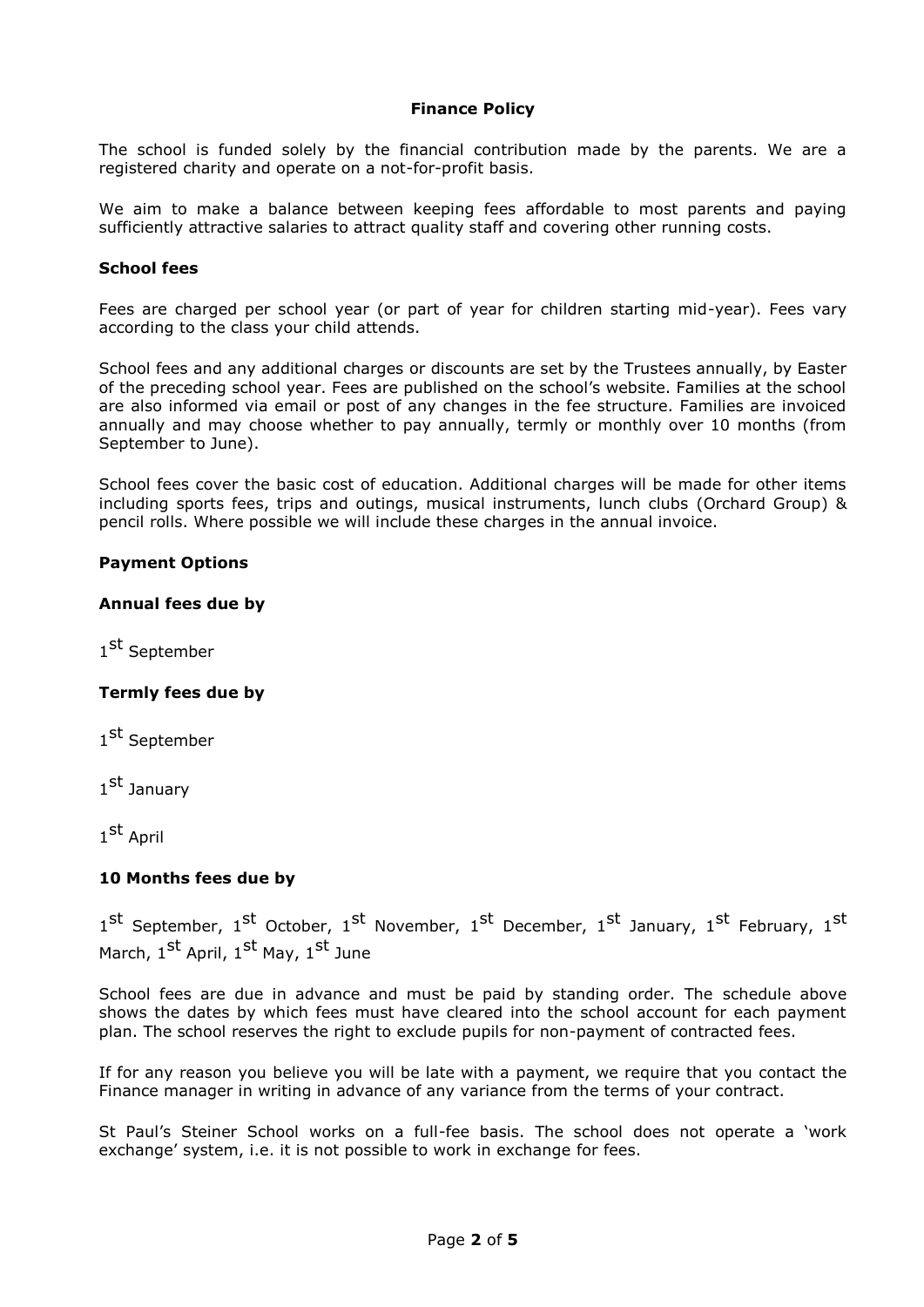In the event of any dispute relating to the provision of education, parents are encouraged to pursue communication with the Head Teacher. Payment of school fees must be kept in line with the agreed schedule.

# **Registration fee and deposit**

Prior to registration each family is required to attend an open tour. Open tours are for free but private tours are £150. Following attendance of an open tour, a non-refundable registration fee is payable to register a child.

Registration fee (from September 2019): £100

On acceptance of a place at the school a deposit is due for each child. This will be returned when the child leaves the school providing that the correct notice has been given and all fees are settled in full. The deposit is not refundable if you do not take up the place.

Deposit (from September 2019): £1000

A signed Finance Contract, Deposit Contract and Terms & Conditions contract must be in place for each child in school, prior to commencement at the school.

## **Notice of withdrawal**

Notice of withdrawal has to be given to the school office in writing, dated and signed by the parent/s or guardian/s. We do not accept verbal notification of notice neither can a notice be backdated. A term's notice, or payment of a term's fees in lieu of notice, is required when a child leaves the school. Notice must be given by the last day in the penultimate term before leaving.

Where notice is not given in, fees due in lieu of notice are calculated as follows:

One third of the annual fees is due from the  $1^{st}$  day of the month after the school is made aware in writing that the child is leaving the school.

If notice is subsequently withdrawn, and the child remains at the school beyond the notice period, a further term's notice will need to be given in writing with a revised leaving date.

#### **Community Supported Fee Assistance**

St Paul's Steiner School is committed to providing a Steiner education to children from a broad social and financial background by offering eligible parents/legal guardians means-tested financial support with the payment of school fees. Such support is known as Community Supported Fee Assistance (CSFA).

Our objectives are to support Staff with children in the school (Staff discount), families with more than one child (Sibling discount) and low-income families that otherwise would not afford Steiner education that are committed to the educational principles of a Steiner school and require genuine financial assistance.

Details of how to apply and the application form can be found on the school website.

Support is expressed as a percentage reduction from the prevailing School fees. So, for example, Community Supported Fee Assistance of 60% would mean that the parents would only need to meet 40% of the current level of School fees.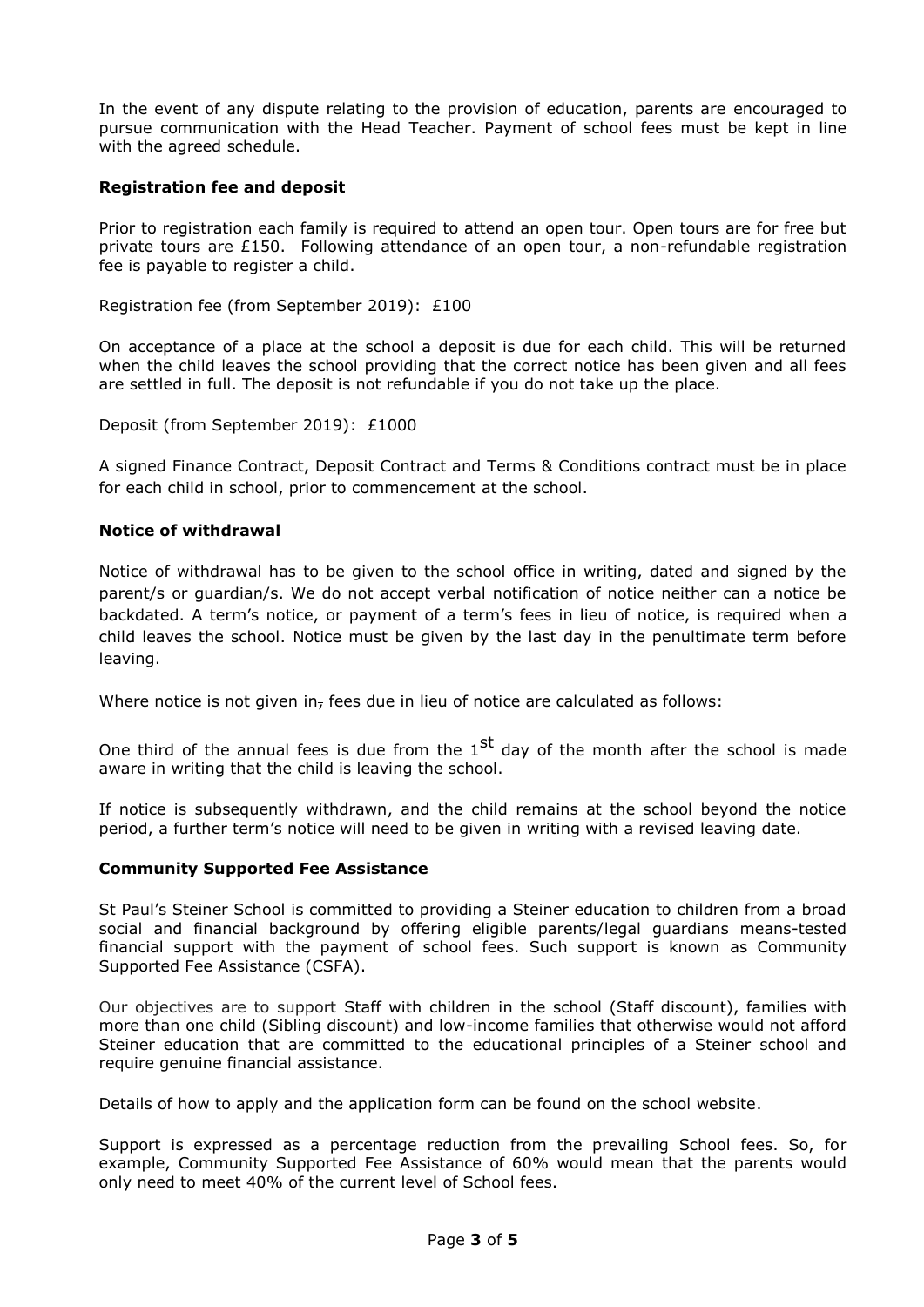Community Supported Fee Assistance applies to school fees only. Extra charges (trips, games etc.) must be paid in accordance with the terms and conditions of the School.

Each case is assessed on its own merits and awards are made accordingly, subject to the School's ability to fund these within the context of the overall budget. It is recognised that judgements about what sacrifices a family should make to pay school fees will be personal. However, Community Supported Fee Assistance is funded out of the fees paid by other parents in the School, and the School has a duty to ensure that its limited charitable resources are directed towards the greatest need and so, as well as current earnings, commitments and outgoings, other factors will be considered within the application process.

We ask that families explore every other possible source of support, including extended family, before turning to the school community for subsidy. It is expected that payment of school fees is given first priority in the budget after meeting housing, utility, clothing and food costs. Please consider all your children in your application and be aware that an increased need of fee assistance might not be met in possible future applications

Parents, carers, guardians are **not** eligible to apply if they have "assessed" income over £35,000.

Fee Assistance is granted Subject to a Minimum Fee Payable of £3,000

It is expected that each parent will or is actively seeking employment and that the financial assistance is sought for one year at a time. The Community Supported Fee Assistance is reviewed annually to take account of changes in parental circumstances. In the case that the family financial circumstances improve you are obliged to immediately notify the Finance manager as all assistance is subject to continuous review, and may be reduced should family circumstances change during the course of a year

Applications are normally considered during the Spring Term for the following academic year. Assistance must be re-applied for annually. Where an unexpected change in financial circumstances arises during the school year, late applications may still be considered at the next finance meeting following receipt of application and evidence. Assistance cannot be granted retrospectively. The school will not consider applications for Community Supported Fee Assistance where school fees, already agreed on an assistance plan, are outstanding. As part of the admission process, new families/ applicants can apply for CSFA during the academic year provided there is money left in the CSFA pot and they meet all the requirements. A child/ children who are already receiving Nursery Education Grant (NEG) will not be eligible to apply for Community Supported Fee Assistance.

When applying, families are required to provide detailed information about income and expenditure for both parents and guardians, and supply supporting evidence. The School will not proceed with an application from anyone giving misleading, inaccurate or incomplete information. The School reserves the right to withdraw assistance from anyone giving misleading, inaccurate or incomplete information.

The decision whether to grant assistance is taken by Finance Group. The decision is made taking account of the school's budget for Community Supported Fee Assistance and the family's financial situation. In some cases, the Finance Group may consider a short-term deferral where a subsidy cannot be awarded. The Finance Group consists of the Head Teacher, Finance Manager and a member of College.

There can be no variation of the fees agreed at time of admission within the first 12 months in the school.